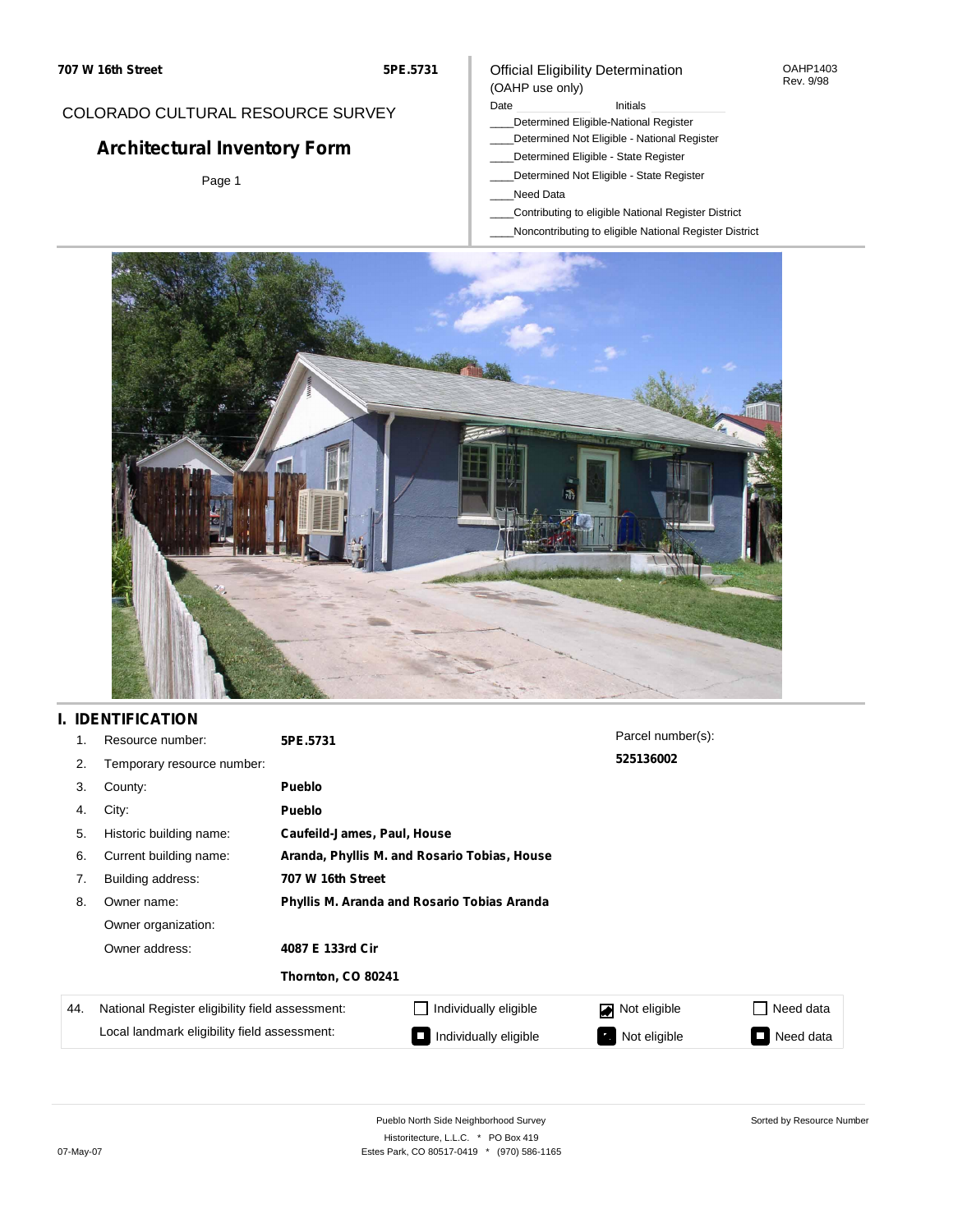Sorted by Resource Number

## **Architectural Inventory Form**

Page 2

### **II. GEOGRAPHIC INFORMATION**

| 9.  | P.M.                    | 6th |             | Township:               |       | <b>20S</b>                              |    |               |           | 65W<br>Range:     |                                                                                 |  |
|-----|-------------------------|-----|-------------|-------------------------|-------|-----------------------------------------|----|---------------|-----------|-------------------|---------------------------------------------------------------------------------|--|
|     | NE                      | 1/4 | of $SE$ 1/4 |                         | of SE | 1/4                                     | of | <b>NW</b> 1/4 |           | of Section        | 25                                                                              |  |
|     | 10. UTM reference zone: |     |             | 13                      |       |                                         |    |               |           |                   |                                                                                 |  |
|     | Easting:                |     |             | 533558                  |       |                                         |    |               | Northing: |                   | 4236942                                                                         |  |
| 11. | USGS quad name:         |     |             | <b>Northeast Pueblo</b> |       |                                         |    |               | Scale:    |                   | 7.5                                                                             |  |
|     | Year:                   |     |             | 1974)                   |       | 1961 (Photorevised 1970 and             |    |               |           |                   |                                                                                 |  |
|     | 12. $Lot(s)$ :          |     |             |                         |       | of Lot 12; Block 18 of Craig's Addition |    |               |           |                   | West 32.5 feet of Lot 3; Block 5 of Bartlett & Miller Addition. East 32.61 feet |  |
|     | Addition:               |     |             |                         |       | <b>Bartlett &amp; Miller Addition</b>   |    |               |           | Year of addition: | 1871                                                                            |  |

13. Boundary description and justification:

The boundary, as described above, contains but does not exceed the land historically associated with this property.

Metes and bounds exist:

### **III. ARCHITECTURAL DESCRIPTION**

□

| 14. | Building plan (footprint, shape):    | <b>Rectangular Plan</b>                      |                       |
|-----|--------------------------------------|----------------------------------------------|-----------------------|
|     | Other building plan descriptions:    |                                              |                       |
| 15. | Dimensions in feet (length x width): | 896 square feet                              |                       |
| 16. | Number of stories:                   | 1                                            |                       |
| 17. | Primary external wall material(s):   | <b>Stucco</b><br><b>Wood/Vertical Siding</b> | Other wall materials: |
| 18. | Roof configuration:                  | <b>Gabled Roof/Side Gabled Roof</b>          |                       |
|     | Other roof configurations:           |                                              |                       |
| 19. | Primary external roof material:      | <b>Asphalt Roof/Composition Roof</b>         |                       |
|     | Other roof materials:                |                                              |                       |
| 20. | Special features:                    | Fence                                        |                       |
|     |                                      | Chimney                                      |                       |
|     |                                      | Porch                                        |                       |

21. General architectural description:

Oriented to the south, this house rests on a concrete foundation. Blue stucco covers the concrete-block walls. White-painted, **vertical wood siding covers the gables. Windows are 6-over-6-light, double-hung sash, with green-painted wood frames,** aluminum-frame storm windows, and brick sills. A 1-beside-1-light, vinyl-frame, sliding-sash window opens in the center of the rear (north) elevation. While the front (south) façade is symmetrical, a shed-roofed porch is offset to the west. It has a concrete floor, wrought-iron railings and supports, and corrugated, translucent fiberglass roof. Three concrete steps approach the porch on the east end of its south elevation, and a ramp descends from the west end of the stoop. The principal doorway opens in the center of the façade. It hosts a white, 2-panel metal door, with leaded-glass light. A low, shed-roofed porch protrudes from the west end of the rear (north) elevation. A pair of plate-glass sliding doors opens in the north end of the west elevation. Greengray, interlocking asphalt shingles cover the side-gabled roof. The shallowly overhanging rafter ends are exposed. A brick **chimney protrudes from the center of the roof, north of the roof ridge.**

#### 22. Architectural style:

**Modern Movements/Minimal Traditional**

Other architectural styles: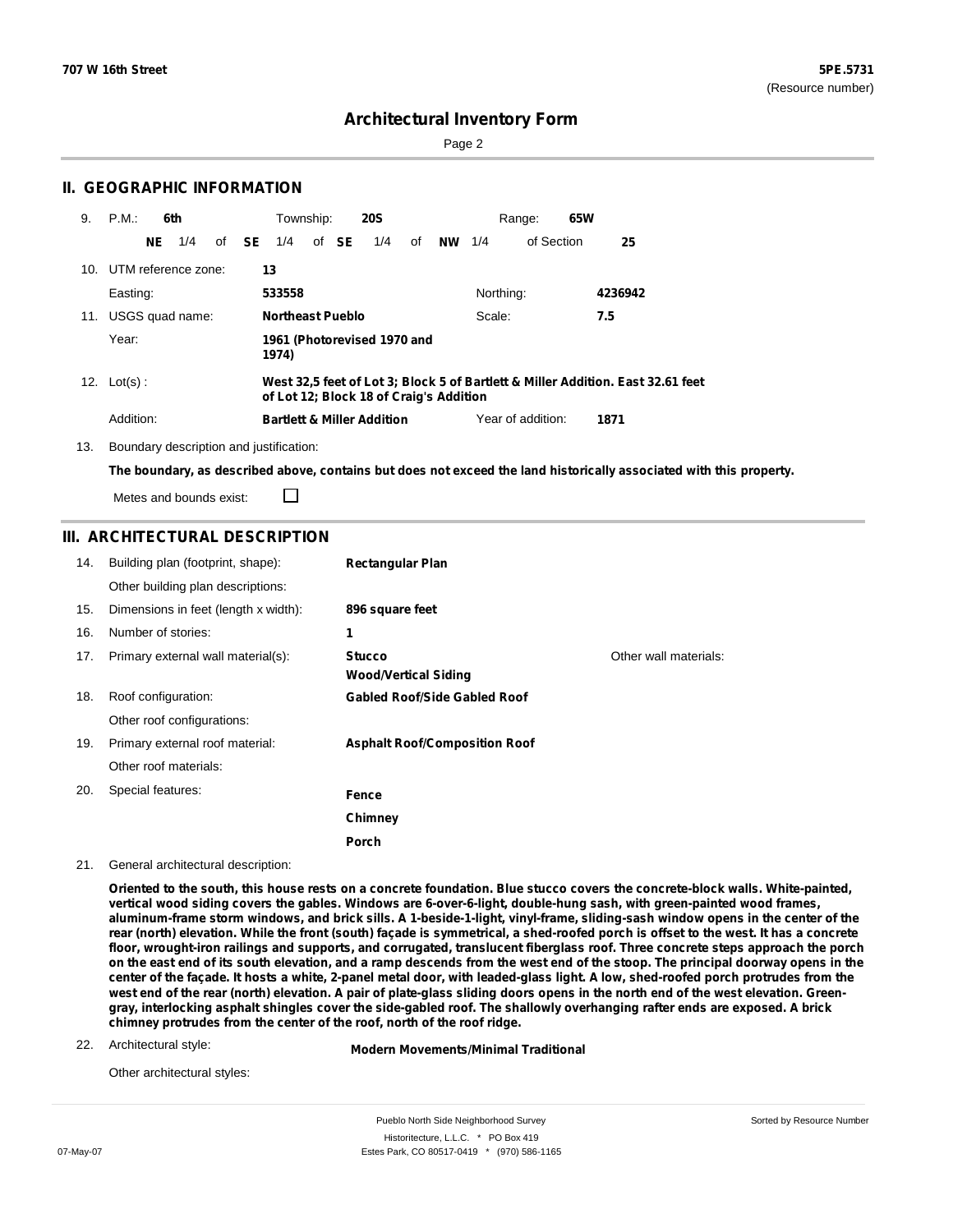Page 3

#### Building type:

23. Landscape or special setting features:

This property is located on terrain sloping downward from northeast to southwest, with an elevation of around 4,700 feet above mean sea level. The neighborhood features modest, one- and two-story houses. Setbacks from West 16th Street are generally the same on this block. This property is situated on the north side of West 16th Street, between 703 West 16th Street to the east and 711 West 16th Street to the west. Separating the street from the sidewalk is a grass-covered strip. A planted-grass yard, with mature landscaping, covers the lot. Running along the west side of the house is a concrete driveway, providing access to **a garage on the northwest corner of the lot. A chain-link fence encloses the backyard.**

#### 24. Associated buildings, features or objects:

| Type: | Garage |
|-------|--------|
|       |        |

|    | Describe: | A single-car garage is located on the northwest corner of the lot. Oriented to the south, the<br>building rests on a concrete slab. Blue stucco clads the exterior walls. White-painted, vertical<br>wood siding covers the gables. Dominating the front (south) elevation is a white, overhead-<br>retractable garage door. A window opening in the center of the east elevation has been<br>enclosed with corrugated sheet metal. Opening in the south end of the east elevation is a white-<br>painted wood slab door. Interlocking, gray-green asphalt shingles cover the front-gabled roof,<br>and the rafter ends are exposed. |
|----|-----------|--------------------------------------------------------------------------------------------------------------------------------------------------------------------------------------------------------------------------------------------------------------------------------------------------------------------------------------------------------------------------------------------------------------------------------------------------------------------------------------------------------------------------------------------------------------------------------------------------------------------------------------|
| 2: | Type:     | Shed                                                                                                                                                                                                                                                                                                                                                                                                                                                                                                                                                                                                                                 |
|    | Describe: | A shed is located north of the house and east of the garage. Oriented to south, the building<br>lacks a formal foundation. Blue-painted wood weatherboard clads the exterior walls. A<br>doorway opens in the center of the south (front) elevation. Gray-green, interlocking asphalt<br>shingles cover the front-gabled roof.                                                                                                                                                                                                                                                                                                       |
|    |           |                                                                                                                                                                                                                                                                                                                                                                                                                                                                                                                                                                                                                                      |

### **IV. ARCHITECTURAL HISTORY**

| 25. | Date of Construction:  | Estimate:                        | Actual: | 1947                                                                                          |
|-----|------------------------|----------------------------------|---------|-----------------------------------------------------------------------------------------------|
|     | Source of Information: |                                  |         | Pueblo County Office of Tax Assessor. Property information card [internet].                   |
| 26. | Architect:             | unknown                          |         |                                                                                               |
|     | Source of information: |                                  |         |                                                                                               |
| 27. | Builder:               | unknown                          |         |                                                                                               |
|     | Source of information: |                                  |         |                                                                                               |
| 28. | Original Owner:        | <b>Paul Caufeild-James</b>       |         |                                                                                               |
|     | Source of information: | Co. consulted 1886 through 2003. |         | Pueblo City Directory. Pueblo, Co.; Salt Lake City; Kansas City, Mo.; and others: R.L. Polk & |

29. Construction history:

According to Pueblo County Tax Assessor records, this building was constructed in 1947. An analysis of the style, materials, and historical records corroborates this date. This house was one of four nearly identical houses constructed on the north side of West 16th Street's 700 block at the same time. They were 703 (5PE.5729), 707 (5PE.5731), 711 (5PE.5734), and 715 (5PE.5736). The only notable alterations have been the replacement of one window in the rear elevation and the construction of the **sheltered, rear patio.**

30. Location: **original** Date of move(s):

## **V. HISTORICAL ASSOCIATIONS**

| 31. | Original use(s):     | <b>Single Dwelling</b> |
|-----|----------------------|------------------------|
| 32. | Intermediate use(s): | <b>Single Dwelling</b> |
| 33. | Current use(s):      | <b>Single Dwelling</b> |
| 34. | Site type(s):        | <b>Residence</b>       |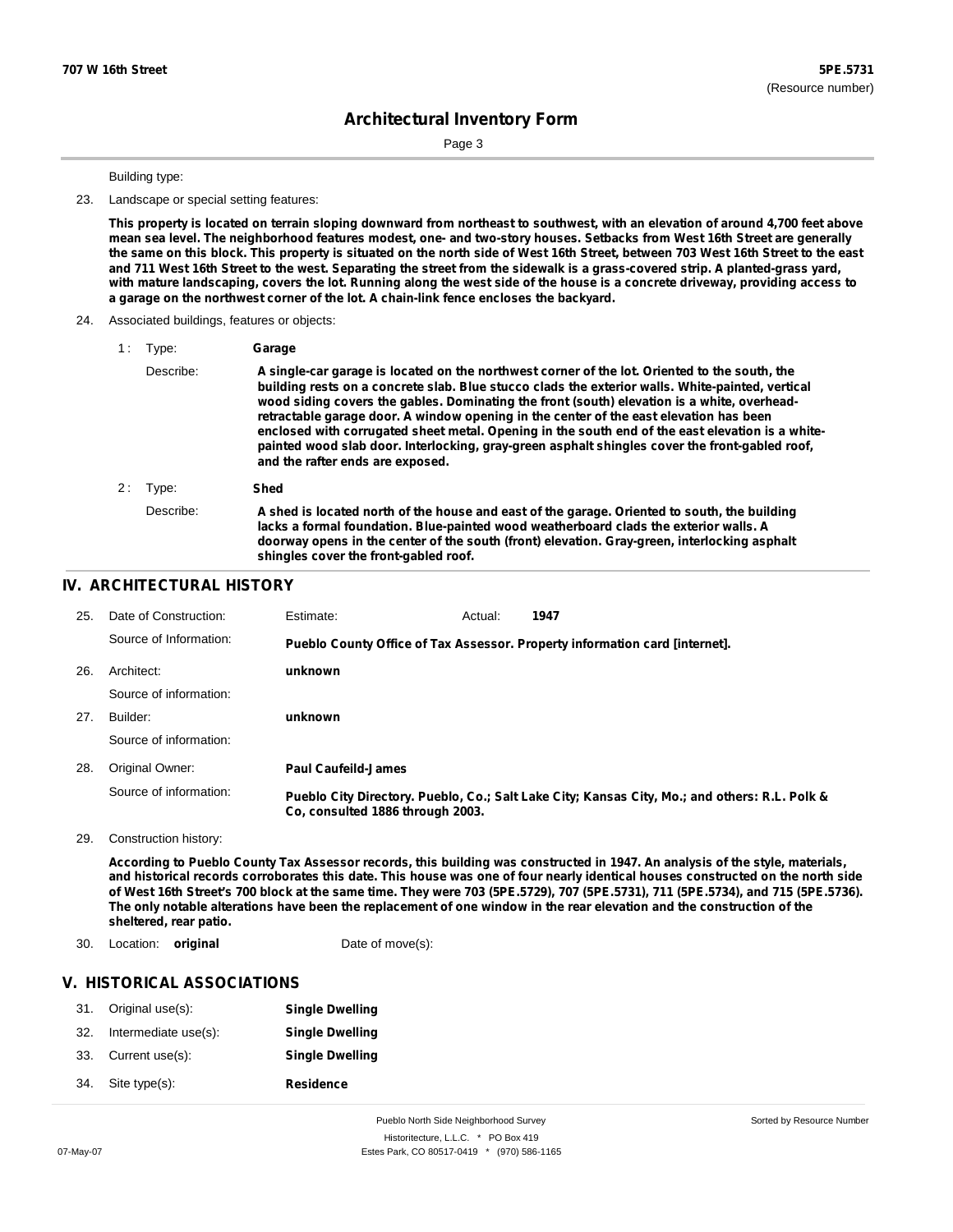Page 4

#### 35. Historical background:

The first owner of this house, constructed in 1947, was Paul Caufeild-James, who resided here until his death over 15 years later. He was a veteran of World War II, serving in the British Passive Defense Corps in Singapore. With his wife, Nilda Caufeild-**James, Paul had three children: Patricia Colacino, Kevin Caufeild-James, and Desmond Caufeild-James. Paul Caufeild-James died on September 28, 1963.**

Ernest and Phyllis M. Aranda purchased this property in 1978. The current owners are Phyllis M. and Rosario T. Aranda.

36. Sources of information:

**Pueblo County Office of Tax Assessor. Property information card [internet].**

**Pueblo City Directory. Pueblo, Co.; Salt Lake City; Kansas City, Mo.; and others: R.L. Polk & Co, consulted 1886 through 2003.**

**Sanborn Fire Insurance Maps (for Pueblo, Colorado). New York: Sanborn Map and Publishing Co., 1883, 1886, 1889, 1893, 1904-05, 1904-51, and 1904-52.**

**"James (Paul Caufeild-James)" [obituary]. Pueblo Chieftain, 29 September 1963, p. 3A.**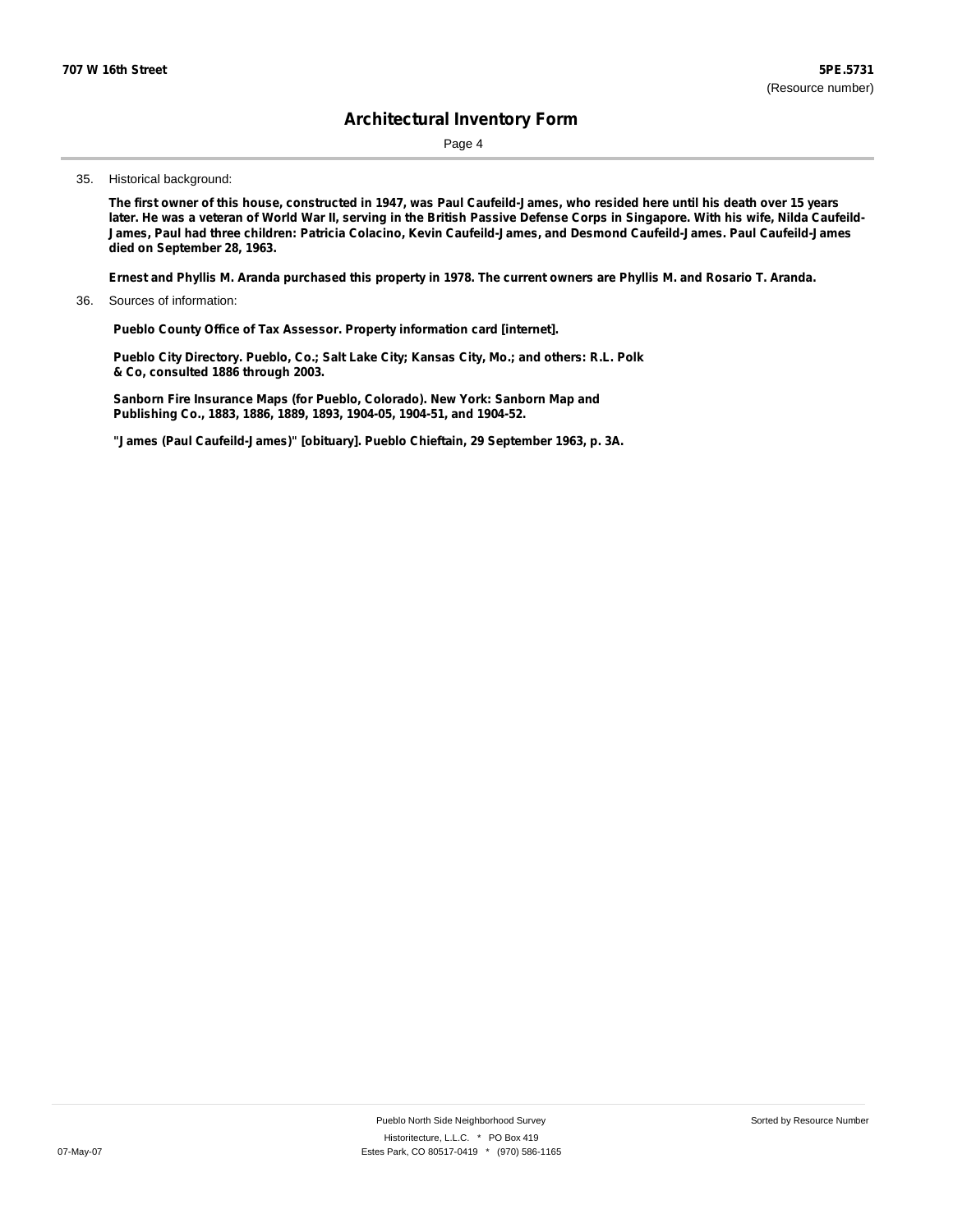٠

Sorted by Resource Number

# **Architectural Inventory Form**

Page 5

|     | <b>VI. SIGNIFICANCE</b>                                                                                                                                                                                                                                                                                                                                                                                                                                                                                                                                                             |  |  |  |  |  |  |
|-----|-------------------------------------------------------------------------------------------------------------------------------------------------------------------------------------------------------------------------------------------------------------------------------------------------------------------------------------------------------------------------------------------------------------------------------------------------------------------------------------------------------------------------------------------------------------------------------------|--|--|--|--|--|--|
| 37. | Local landmark designation:<br>Yes $\Box$<br>No.                                                                                                                                                                                                                                                                                                                                                                                                                                                                                                                                    |  |  |  |  |  |  |
|     | Designation authority:                                                                                                                                                                                                                                                                                                                                                                                                                                                                                                                                                              |  |  |  |  |  |  |
|     | Date of designation:                                                                                                                                                                                                                                                                                                                                                                                                                                                                                                                                                                |  |  |  |  |  |  |
| 38. | Applicable National Register criteria:                                                                                                                                                                                                                                                                                                                                                                                                                                                                                                                                              |  |  |  |  |  |  |
|     | A. Associated with events that have made a significant contribution to the broad pattern of our history.<br>l.<br>B. Associated with the lives of persons significant in our past.<br>$\Box$<br>C. Embodies the distinctive characteristics of a type, period, or method of construction, or represents the work<br>◙<br>of a master, or that possess high artistic values, or represents a significant and distinguished entity whose<br>components may lack individual distinction.<br>D. Has yielded, or may be likely to yield, information important in history or prehistory. |  |  |  |  |  |  |
|     | Qualifies under Criteria Considerations A through G (see manual).                                                                                                                                                                                                                                                                                                                                                                                                                                                                                                                   |  |  |  |  |  |  |
|     | Does not meet any of the above National Register criteria.                                                                                                                                                                                                                                                                                                                                                                                                                                                                                                                          |  |  |  |  |  |  |
|     | <b>Pueblo Standards for Designation:</b>                                                                                                                                                                                                                                                                                                                                                                                                                                                                                                                                            |  |  |  |  |  |  |
|     | 1a. History                                                                                                                                                                                                                                                                                                                                                                                                                                                                                                                                                                         |  |  |  |  |  |  |
|     | Have direct association with the historical development of the city, state, or nation; or                                                                                                                                                                                                                                                                                                                                                                                                                                                                                           |  |  |  |  |  |  |
|     | <u>1b. History</u><br>Be the site of a significant historic event; or<br>$\mathcal{L}_{\mathcal{A}}$                                                                                                                                                                                                                                                                                                                                                                                                                                                                                |  |  |  |  |  |  |
|     | 1c. History<br>Have direct and substantial association with a person or group of persons who had influence on society.                                                                                                                                                                                                                                                                                                                                                                                                                                                              |  |  |  |  |  |  |
|     | 2a. Architecture                                                                                                                                                                                                                                                                                                                                                                                                                                                                                                                                                                    |  |  |  |  |  |  |
|     | Embody distinguishing characteristics of an architectural style or type; or<br>$\overline{\phantom{a}}$                                                                                                                                                                                                                                                                                                                                                                                                                                                                             |  |  |  |  |  |  |
|     | 2b. Architecture                                                                                                                                                                                                                                                                                                                                                                                                                                                                                                                                                                    |  |  |  |  |  |  |
|     | Be a significant example of the work of a recognized architect or master builder, or<br>$\sim$                                                                                                                                                                                                                                                                                                                                                                                                                                                                                      |  |  |  |  |  |  |
|     | 2c. Architecture<br>Contain elements of architectural design, engineering, materials, craftsmanship, or artistic merit which represent a<br>О<br>significant or influential innovation;                                                                                                                                                                                                                                                                                                                                                                                             |  |  |  |  |  |  |
|     | 2d. Architecture                                                                                                                                                                                                                                                                                                                                                                                                                                                                                                                                                                    |  |  |  |  |  |  |
|     | Portray the environment of a group of people or physical development of an area of the city in an era of history<br>$\Box$<br>characterized by a distinctive architectural style.                                                                                                                                                                                                                                                                                                                                                                                                   |  |  |  |  |  |  |
|     | 3a. Geography                                                                                                                                                                                                                                                                                                                                                                                                                                                                                                                                                                       |  |  |  |  |  |  |
|     | Have a prominent location or be an established, familiar, and orienting visual feature of the contemporary city, or                                                                                                                                                                                                                                                                                                                                                                                                                                                                 |  |  |  |  |  |  |
|     | 3b. Geography<br>Promote understanding and appreciation of Pueblo's environment by means of distinctive physical characteristics<br>or rarity; or                                                                                                                                                                                                                                                                                                                                                                                                                                   |  |  |  |  |  |  |
|     | 3c. Geography<br>Make a special contribution to Pueblo's distinctive character.<br>$\sim$                                                                                                                                                                                                                                                                                                                                                                                                                                                                                           |  |  |  |  |  |  |
|     | Not Applicable                                                                                                                                                                                                                                                                                                                                                                                                                                                                                                                                                                      |  |  |  |  |  |  |
|     | Does not meet any of the above Pueblo landmark criteria.<br>$\overline{\phantom{a}}$                                                                                                                                                                                                                                                                                                                                                                                                                                                                                                |  |  |  |  |  |  |
| 39. | Area(s) of Significance:<br><b>Architecture</b>                                                                                                                                                                                                                                                                                                                                                                                                                                                                                                                                     |  |  |  |  |  |  |
| 40. | Period of Significance:<br>1947                                                                                                                                                                                                                                                                                                                                                                                                                                                                                                                                                     |  |  |  |  |  |  |
| 41. | National:<br>Level of significance:<br>State<br>Local<br>◨<br>П                                                                                                                                                                                                                                                                                                                                                                                                                                                                                                                     |  |  |  |  |  |  |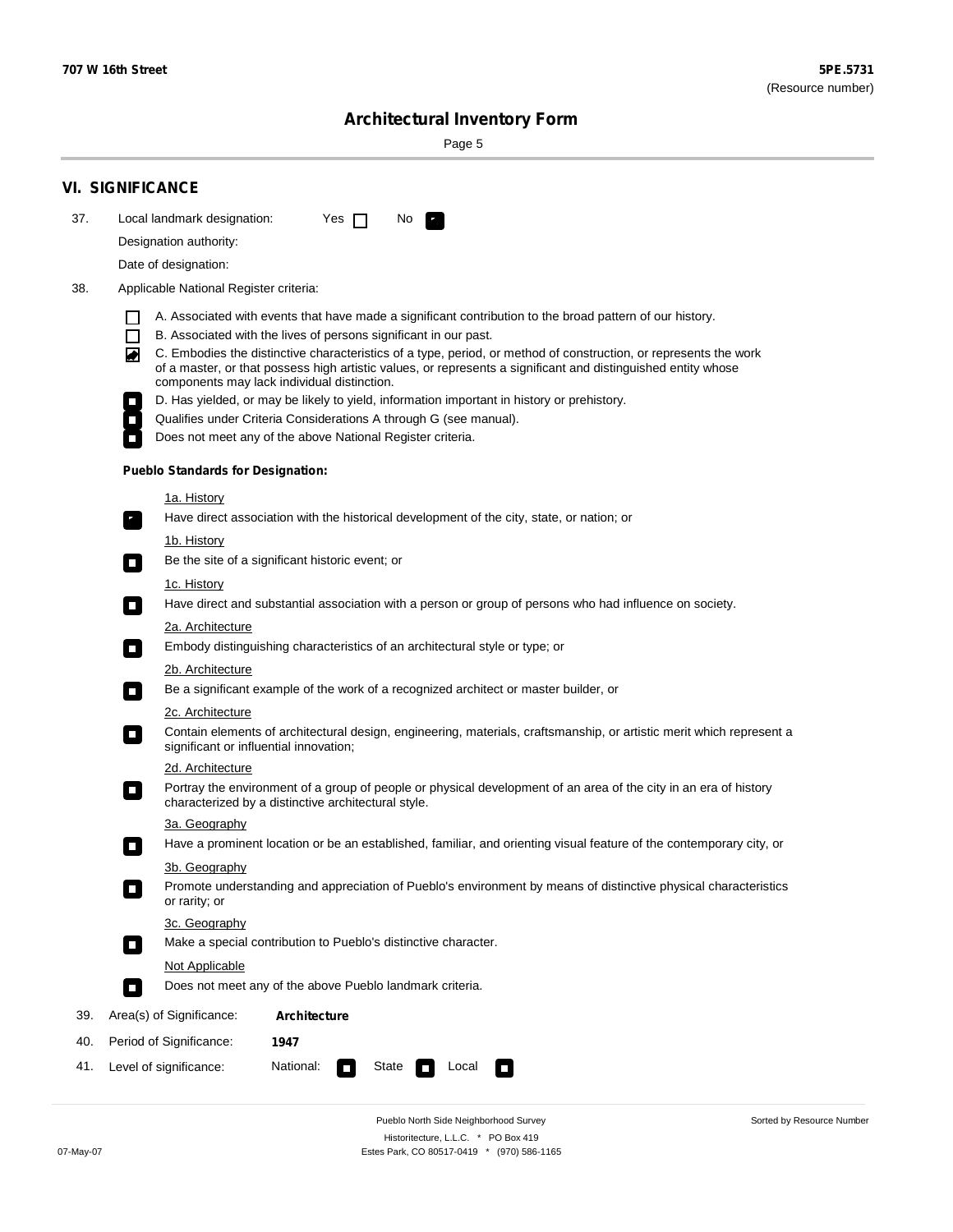Page 6

#### 42. Statement of significance:

This property is historically significant under Pueblo Local Landmark criterion 1A for its association with the post-World War Il development of Pueblo's North Side Neighborhood. As well, the house is architecturally significant under National Register criterion C (Pueblo Local Landmark criterion 2A) as an example of Minimal-Traditional architecture, a minimalist style resulting from the material shortages of the Great Depression and World War II. However, the levels of architectural and historical significance, combined with physical integrity, are not to the extent that this property would qualify for individual listing in the National Register of Historic Places, the Colorado State Register of Historic Properties, or as a City of Pueblo **Landmark. Nonetheless, it is a contributing resource within any potential historic district.**

43. Assessment of historic physical integrity related to significance:

Constructed in 1947, this building exhibits a moderately high level of physical integrity relative to the seven aspects of integrity as defined by the National Park Service and the Colorado Historical Society: location, setting, design, materials, workmanship, feeling, and association. The only notable alteration has been the construction of a sheltered patio and the replacement of one window. Both alterations are isolated to the rear elevation. This property retains sufficient physical **integrity to convey its architectural and historical significance.**

#### **VII. NATIONAL REGISTER ELIGIBILITY ASSESSMENT**

44. National Register eligibility field assessment: Local landmark eligibility field assessment:

**Individually eligible Not eligible Not eligible Need data** 

No<sub>D</sub>

**Individually eligible Not eligible** Not eligible **Need data** 

45. Is there National Register district potential? Yes

**Pueblo's North Side Neighborhood represents the evolution of the city's professional middle and upper classes. Its diversity of architectural styles and forms directly represents the city's changing economic and cultural climates. As well, the neighborhood is distinctive because it appears to have evolved independently of the area's dominant industry, steel manufacturing.** Discuss:

 $\blacksquare$ 

Yes Yes No

 $No$  N/A

 $N/A$   $\Box$ 

If there is National Register district potential, is this building contributing:



### **VIII. RECORDING INFORMATION**

| 47. | Photograph numbers): | <b>CD-ROM Photo Disc: North Side Photos</b><br>File Name(s): 16thstw707                                                       |
|-----|----------------------|-------------------------------------------------------------------------------------------------------------------------------|
|     | Negatives filed at:  | <b>Special Collections</b><br><b>Robert Hoag Rawlings Public Library</b><br>100 East Abriendo Avenue<br>Pueblo, CO 81004-4290 |
| 48. | Report title:        | <b>Pueblo North Side Neighborhood Survey</b>                                                                                  |
| 49. | $Date(s)$ :          | 07/20/05                                                                                                                      |
| 50. | Recorder(s):         | <b>Adam Thomas</b>                                                                                                            |
| 51. | Organization:        | Historitecture, L.L.C.                                                                                                        |
| 52. | Address:             | <b>PO Box 419</b>                                                                                                             |
|     |                      | Estes Park, CO 80517-0419                                                                                                     |
| 53. | Phone number(s):     | (970) 586-1165                                                                                                                |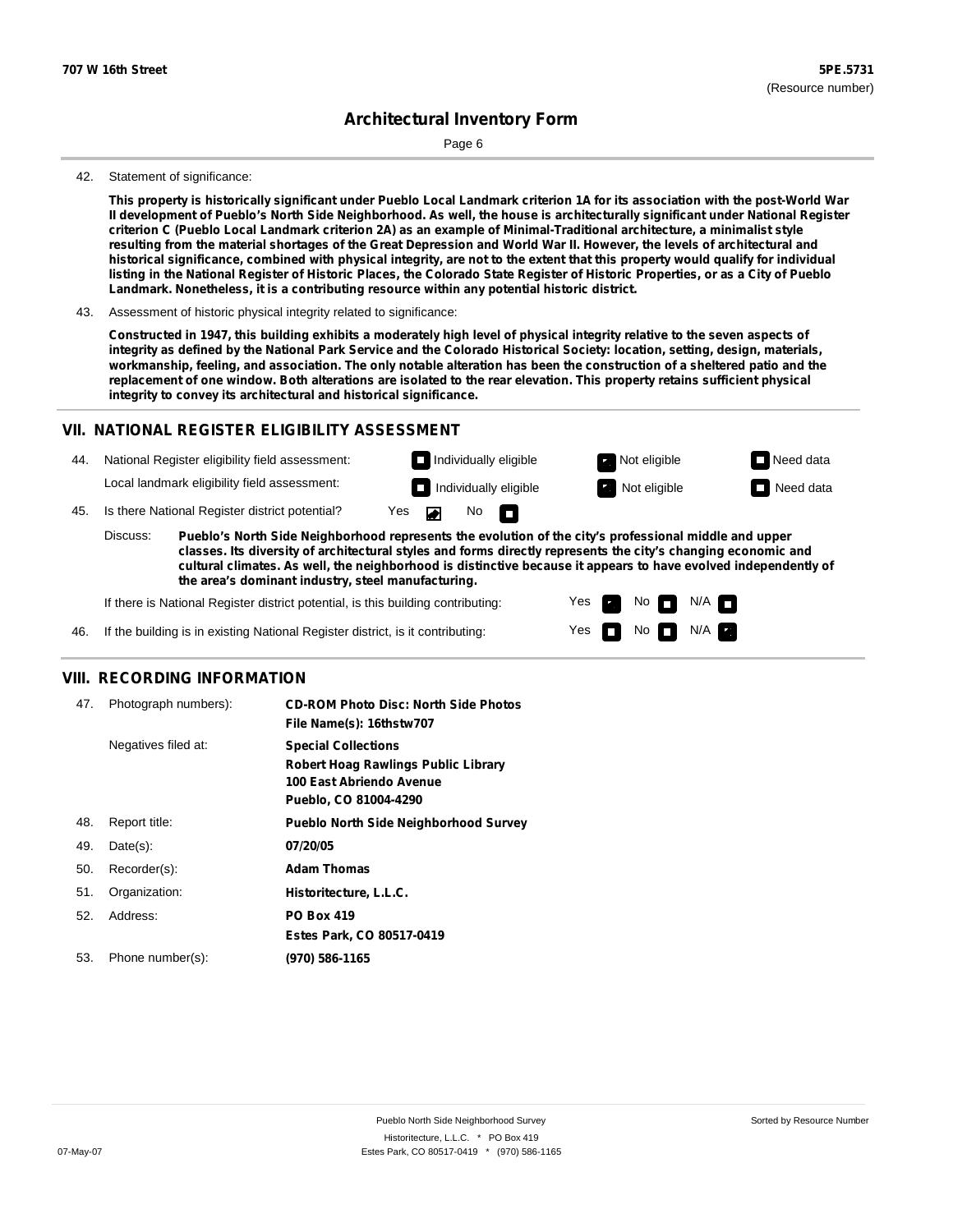Page 7